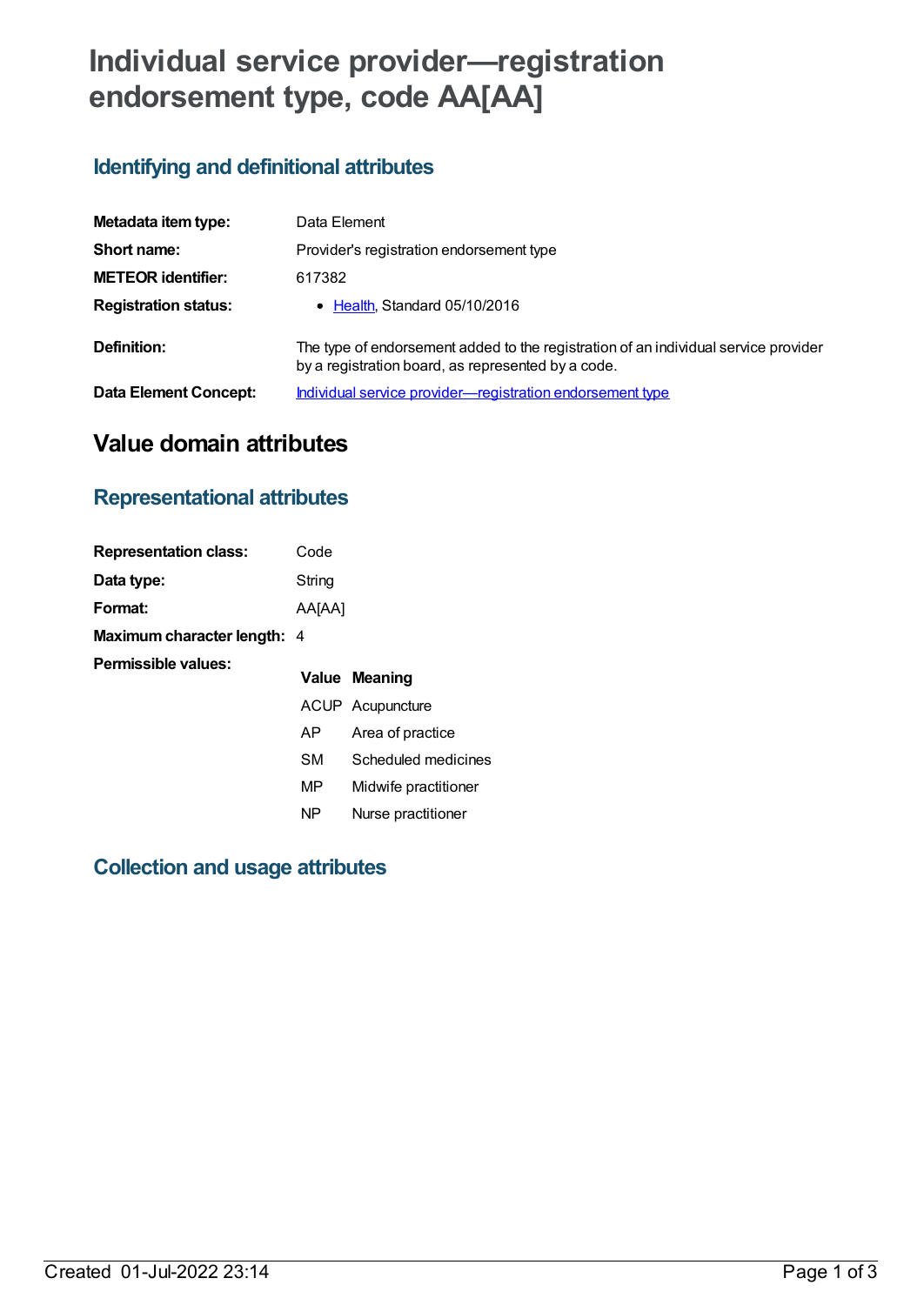**Guide for use:** CODE ACUP Acupuncture

See section 97 of the *Health Practitioner Regulation National LawAct 2009*.

Endorsement for acupuncture may be granted to Chiropractors and Osteopaths (2521), Medical practitioners (2531), Physiotherapists (2525) and Podiatrists (2526), who are regulated under the National Law and who are also qualified to practise as an acupuncturist.

CODE AP Approved area of practice

See section 98 of the National Law.

|                                        | Endorsement for approved area of practice identifies classes of registered<br>practitioners who hold additional qualifications in an area of practice that has been<br>approved by the Ministerial Council under section 15 of the National Law. The<br>Ministerial Council has approved the following areas of practice:<br>- Psychology (2723): (clinical psychology, counselling psychology, forensic<br>psychology, clinical neuropsychology, organisational psychology, sport and<br>exercise psychology, and educational and developmental psychology)<br>- Dental practitioners (2523) approved area of practice in conscious sedation. |
|----------------------------------------|------------------------------------------------------------------------------------------------------------------------------------------------------------------------------------------------------------------------------------------------------------------------------------------------------------------------------------------------------------------------------------------------------------------------------------------------------------------------------------------------------------------------------------------------------------------------------------------------------------------------------------------------|
|                                        | CODE SM Scheduled medicines                                                                                                                                                                                                                                                                                                                                                                                                                                                                                                                                                                                                                    |
|                                        | See section 94 of the National Law.                                                                                                                                                                                                                                                                                                                                                                                                                                                                                                                                                                                                            |
|                                        | Endorsement for scheduled medicines identifies registered practitioners within a<br>profession who the National Board has determined are qualified to use (for<br>example, supply or prescribe) medicines that are otherwise subject to restricted<br>access because of State and Territory laws that regulate drugs and poisons.<br>Scheduled medicines endorsements have been approved by the Ministerial<br>Council to apply to:<br>$-$ Nursing (2544)<br>- Optometry (2515) and<br>- Podiatry (2526).                                                                                                                                      |
|                                        | Not all providers of a given type are permitted to prescribe scheduled medicines.<br>For example, an optometrist can prescribe drugs for a sore eye but not for a sore<br>foot.                                                                                                                                                                                                                                                                                                                                                                                                                                                                |
|                                        | CODE MP Midwife practitioner                                                                                                                                                                                                                                                                                                                                                                                                                                                                                                                                                                                                                   |
|                                        | See section 96 of the National Law.                                                                                                                                                                                                                                                                                                                                                                                                                                                                                                                                                                                                            |
|                                        | Endorsement as a midwife practitioner may only be granted to midwives who are<br>qualified for advanced practice in midwifery.                                                                                                                                                                                                                                                                                                                                                                                                                                                                                                                 |
|                                        | CODE NP Nurse practitioner                                                                                                                                                                                                                                                                                                                                                                                                                                                                                                                                                                                                                     |
|                                        | See section 95 of the National Law.                                                                                                                                                                                                                                                                                                                                                                                                                                                                                                                                                                                                            |
|                                        | Endorsement as a nurse practitioner may only be granted to registered nurses<br>(division 1) who are qualified for advanced practice in nursing.                                                                                                                                                                                                                                                                                                                                                                                                                                                                                               |
| <b>Comments:</b>                       | This field is used to support searching for practitioners who can deliver services in<br>a specific situation.                                                                                                                                                                                                                                                                                                                                                                                                                                                                                                                                 |
| <b>Source and reference attributes</b> |                                                                                                                                                                                                                                                                                                                                                                                                                                                                                                                                                                                                                                                |
| <b>Submitting organisation:</b>        | Australian Institute of Health and Welfare                                                                                                                                                                                                                                                                                                                                                                                                                                                                                                                                                                                                     |

| Reference documents: | Australian Health Practitioner Regulation Agency 2010. Endorsement of<br>Registration Fact Sheet. Viewed 1 September 2015,<br>http://www.ahpra.gov.au/Support/Glossary.aspx. |
|----------------------|------------------------------------------------------------------------------------------------------------------------------------------------------------------------------|
|                      |                                                                                                                                                                              |

Standards Australia 2014. AS 4846:2014 Person and provider identification in healthcare. Sydney: Standards Australia.

#### **Data element attributes**